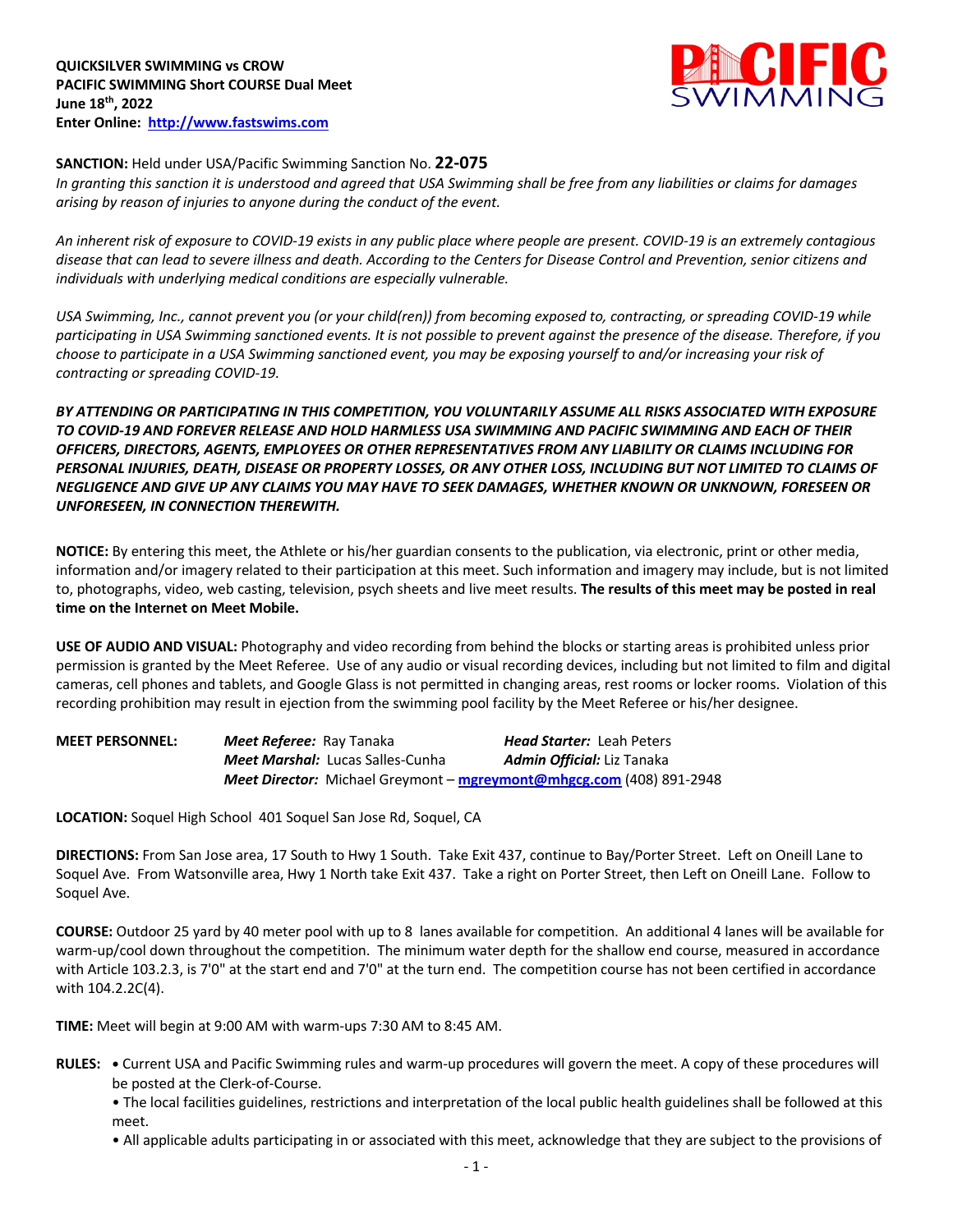the USA Swimming Minor Athlete Abuse Prevention Policy ("MAAPP"), and that they understand that compliance with the MAAPP policy is a condition of participation in the conduct of this competition.

- All events are timed finals.
- All events will swim fast to slow.
- Athletes may compete in **4** events per day. (Not including relays)
- All Athletes ages 12 and under should complete competition within four (4) hours.

• Entries will be accepted until the number of splashes exceeds the estimated timeline, per the "Four-Hour Rule," based on the Athletes age and gender, or when the number of entered athlete meets maximum facility capacity as determined by facility and local health restrictions.

- **•** If local conditions warrant it the Meet Referee, with the concurrence of the Meet Director, may require a mandatory scratch down. Immediate cash refunds will be made for any mandatory scratches.
- All Coaches and Officials must wear their USA Swimming membership cards in a visible manner.

**UNACCOMPANIED ATHLETES:** Any USA Swimming Athlete-Member competing at the meet must be accompanied by a USA Swimming Member-Coach for the purposes of Athlete supervision during warm-up, competition and warm-down. If a Coach-Member of the Athlete's USA Swimming Club does not attend the meet to serve in said supervisory capacity, it is the responsibility of the Athlete or the Athlete's legal guardian to arrange for supervision by a USA Swimming Member-Coach. The Meet Director or Meet Referee may assist the Athlete in making arrangements for such supervision; however, it is recommended that such arrangements be made in advance of the meet by the Athlete's USA Swimming Club Member-Coach.

**RACING STARTS:** Athletes must be certified by a USA Swimming member-coach as being proficient in performing a racing start or must start the race in the water. It is the responsibility of the Athlete or the Athlete's legal guardian to ensure compliance with this requirement.

**RESTRICTIONS:** • Smoking and the use of other tobacco products is prohibited on the pool deck, in the locker rooms, in spectator

- seating, on standing areas and in all areas used by Athletes, during the meet and during warm-up periods.
- Sale and use of alcoholic beverages is prohibited in all areas of the meet venue.
- No glass containers are allowed in the meet venue.
- No propane heater is permitted except for snack bar/meet operations.
- All shelters must be properly secured.
- Deck Changes are prohibited.

• Destructive devices, to include but not limited to, explosive devices and equipment, firearms (open or concealed), blades, knives, mace, stun guns and blunt objects are strictly prohibited in the swimming facility and its surrounding areas. If observed, the Meet Referee or his/her designee may ask that these devices be stored safely away from the public or removed from the facility. Noncompliance may result in the reporting to law enforcement authorities and ejection from the facility. Law enforcement officers (LEO) are exempt per applicable laws.

• Operation of a drone, or any other flying apparatus, is prohibited over the venue (pools, Athlete/Coach areas, Spectator areas and open ceiling locker rooms) any time Athletes, Coaches, Officials and/or Spectators are present.

**ELIGIBILITY:** • Athletes must be current members of USA Swimming and enter their name and registration number on the meet entry card as they are shown on their Registration Card. If this is not done, it may be difficult to match the Athlete with the registration and times database. The meet host will check all Athlete registrations against the SWIMS database and if not found to be registered, the Meet Director shall accept the registration at the meet (a \$10 surcharge will be added to the regular registration fee). Duplicate registrations will be refunded by mail.

• Meet is open only to qualified athletes registered with Quicksilver Swimming (QSS) OR Crow Canyon Sharks (CROW)

Athletes who are unattached but participating with either QSS or CROW are eligible to compete.

- Entries with "NO TIME" will be accepted.
- Athletes with a disability are welcome to attend this meet and should contact the Meet Director or Meet Referee regarding any special accommodations on entry times and seeding per Pacific Swimming policy.

• Athletes 19 years of age and over may compete in the meet for time only, no awards. Such Athletes must have met standards for the 17-18 age group.

• The Athlete's age will be the age of the Athlete on the first day of the meet.

**ENTRY FEES:** Flat fee of \$40.00 per athlete. Entries will be rejected if payment is not sent at time of request. No refunds will be made, except mandatory scratch downs.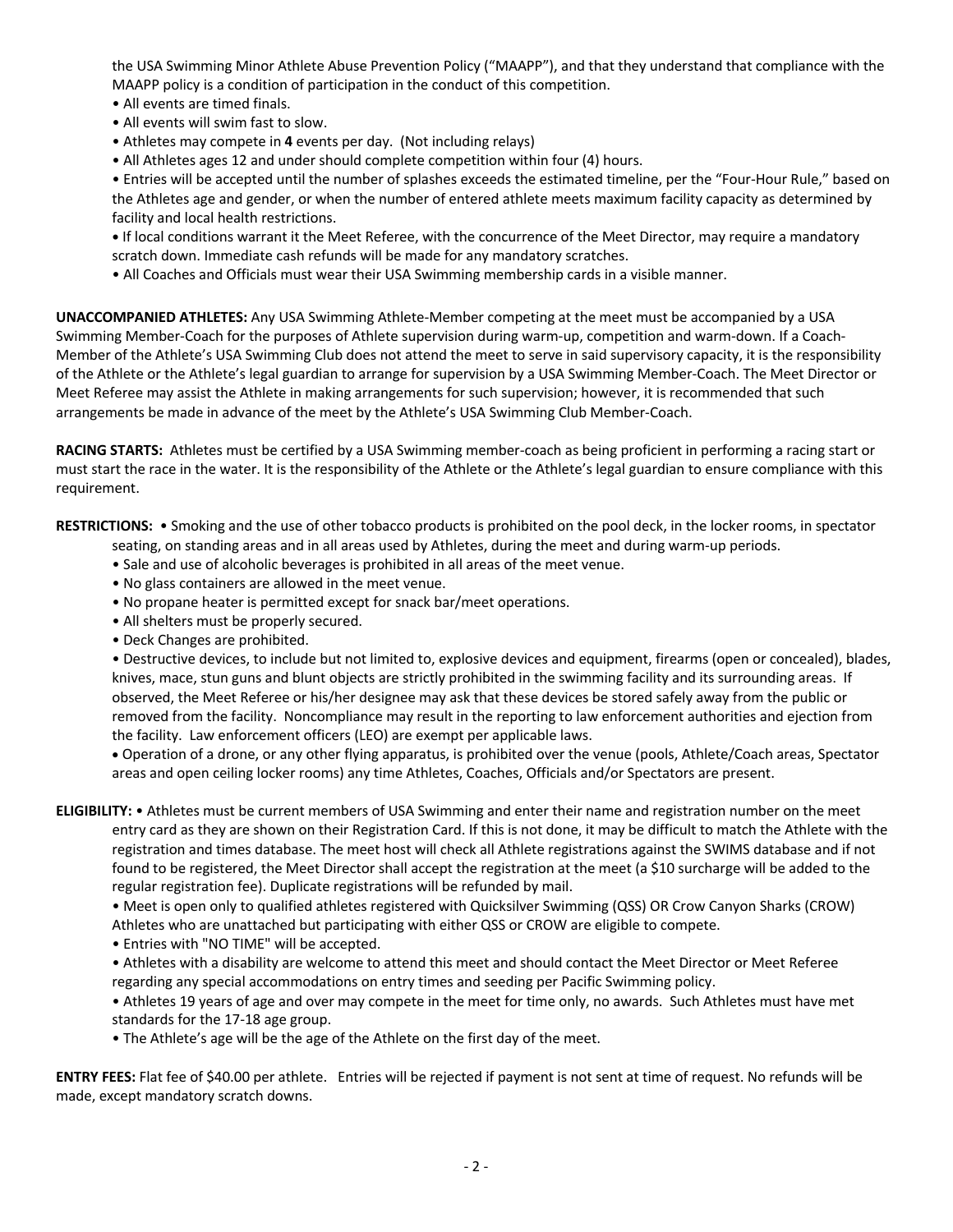**ONLINE ENTRIES:** To enter online go to **www.fastswims.com** to receive an immediate entry confirmation. This method requires payment by credit card. FastSwims charges a processing fee for this service, 6.5% of the total Entry Fees plus \$0.75 per transaction, regardless of number of Athletes. Please note that the processing fee is a separate fee from the Entry Fees. If you do not wish to pay the processing fee, enter the meet using a mail entry. Entering online is a convenience, is completely voluntary, and is in no way required or expected of an Athlete by Pacific Swimming. Online entries will be accepted through **Friday, June 10th, 2022.**

**MAILED**: Entries must be on the attached consolidated entry form. Forms must be filled out completely and printed clearly with Athlete's best time. Entries must be postmarked by Monday, June 6<sup>th</sup>, 2022. No late entries will be accepted. Requests for confirmation of receipt of entries should include a self-addressed envelope.

**Make check payable to**: **Quicksilver Swimming Mail entries to**: **Quicksilver Swimming Attn: Michael Greymont 409 Tennant Ave STE 423 Morgan Hill, CA 95037** 

**TEAM ENTRIES:** A sd3 entry file must be submitted by June 10th, 2022 to Michael Greymont **mgreymont@mhgcg.com**. Request a confirmation of receipt to ensure delivery of the email and file. Send meet entry file to the meet director.

**CHECK-IN:** The meet shall be pre-seeded. Athletes shall report to the bull-pen area at their scheduled time for each event

**SCRATCHES:** Any Athletes not reporting for or competing in an individual timed final event that they have entered/checked-in for shall not be penalized.

**AWARDS:** None.

**ADMISSION:** Free.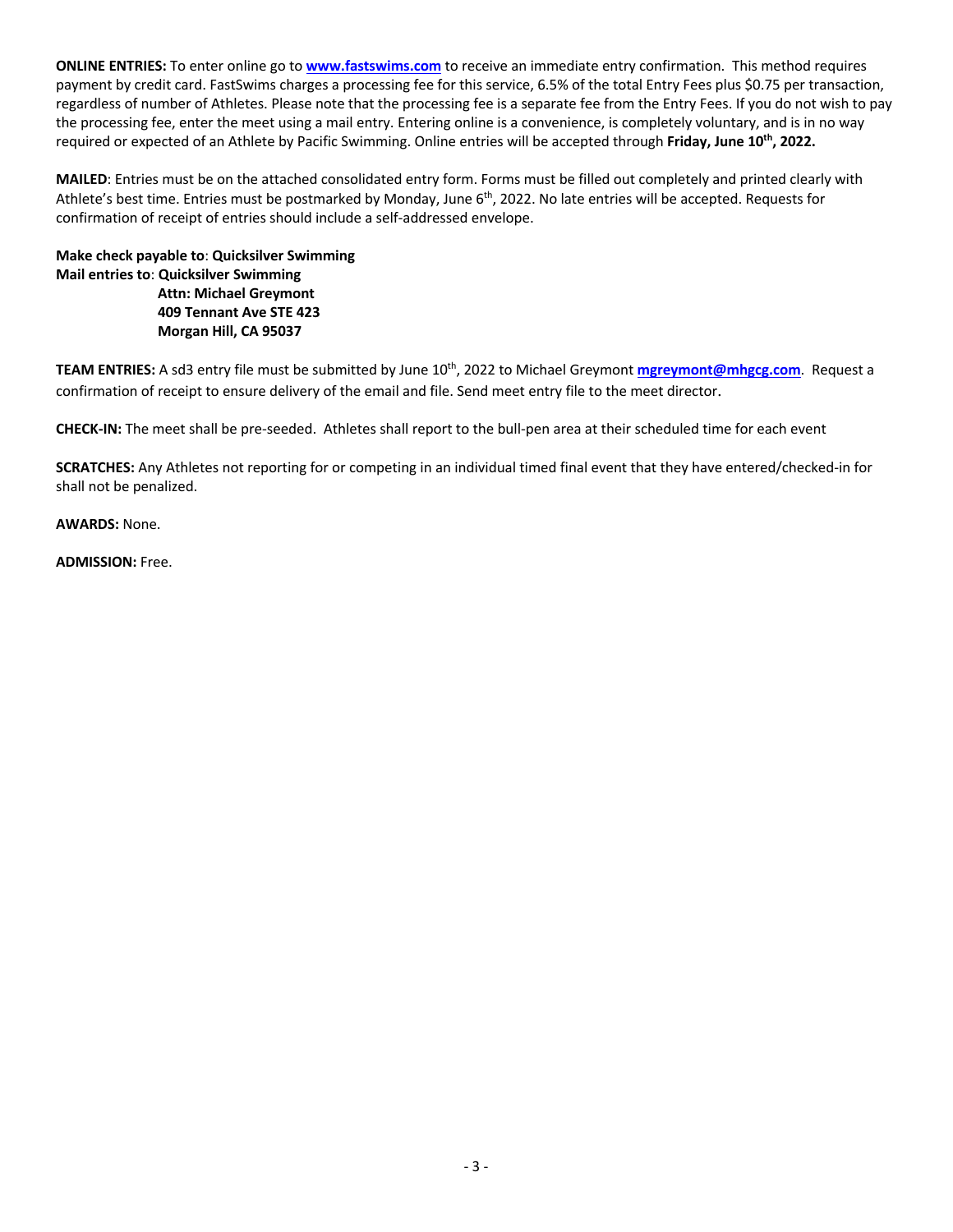| Saturday June 18th, 2022 |                                 |               |  |  |  |
|--------------------------|---------------------------------|---------------|--|--|--|
| <b>EVENT#</b>            | <b>EVENT</b>                    | <b>EVENT#</b> |  |  |  |
| 1                        | 10-Under 200 Mixed Medley Relay |               |  |  |  |
| 3                        | 11-12 200 Mixed Medley Relay    |               |  |  |  |
| 5                        | 13-14 200 Mixed Medley Relay    |               |  |  |  |
| 7                        | 15- Over 200 Mixed Medley Relay |               |  |  |  |
| 9                        | Open 200 IM                     | 10            |  |  |  |
| 11                       | Open 100 Back                   | 12            |  |  |  |
| 13                       | 11-12 50 Back                   | 14            |  |  |  |
| 15                       | 9-10 50 Back                    | 16            |  |  |  |
| 17                       | 8- Under 25 Back                | 18            |  |  |  |
| 19                       | Open 100 Breaststroke           | 20            |  |  |  |
| 21                       | 11-12 50 Breaststroke           | 22            |  |  |  |
| 23                       | 9-10 50 Breaststroke            | 24            |  |  |  |
| 25                       | 8- Under 25 Breaststroke        | 26            |  |  |  |
| 27                       | Open 100 Butterfly              | 28            |  |  |  |
| 29                       | 11-12 50 Butterfly              | 30            |  |  |  |
| 31                       | 9-10 50 Butterfly               | 32            |  |  |  |
| 33                       | 8- Under 25 Butterfly           | 34            |  |  |  |
| 35                       | Open 100 Freestyle              | 36            |  |  |  |
| 37                       | 11-12 50 Freestyle              | 38            |  |  |  |
| 39                       | 9-10 50 Freestyle               | 40            |  |  |  |
| 41                       | 8- Under 25 Freestyle           | 42            |  |  |  |
| 43                       | 10-Under 100 Free Relay         | 44            |  |  |  |
| 45                       | 11-12 200 Free Relay            | 46            |  |  |  |
| 47                       | 13-14 200 Free Relay            | 48            |  |  |  |
| 49                       | 15- Over 200 Free Relay         | 50            |  |  |  |

Use the following URL to find the time standards: **http://www.pacswim.org/swim-meet-times/standards**